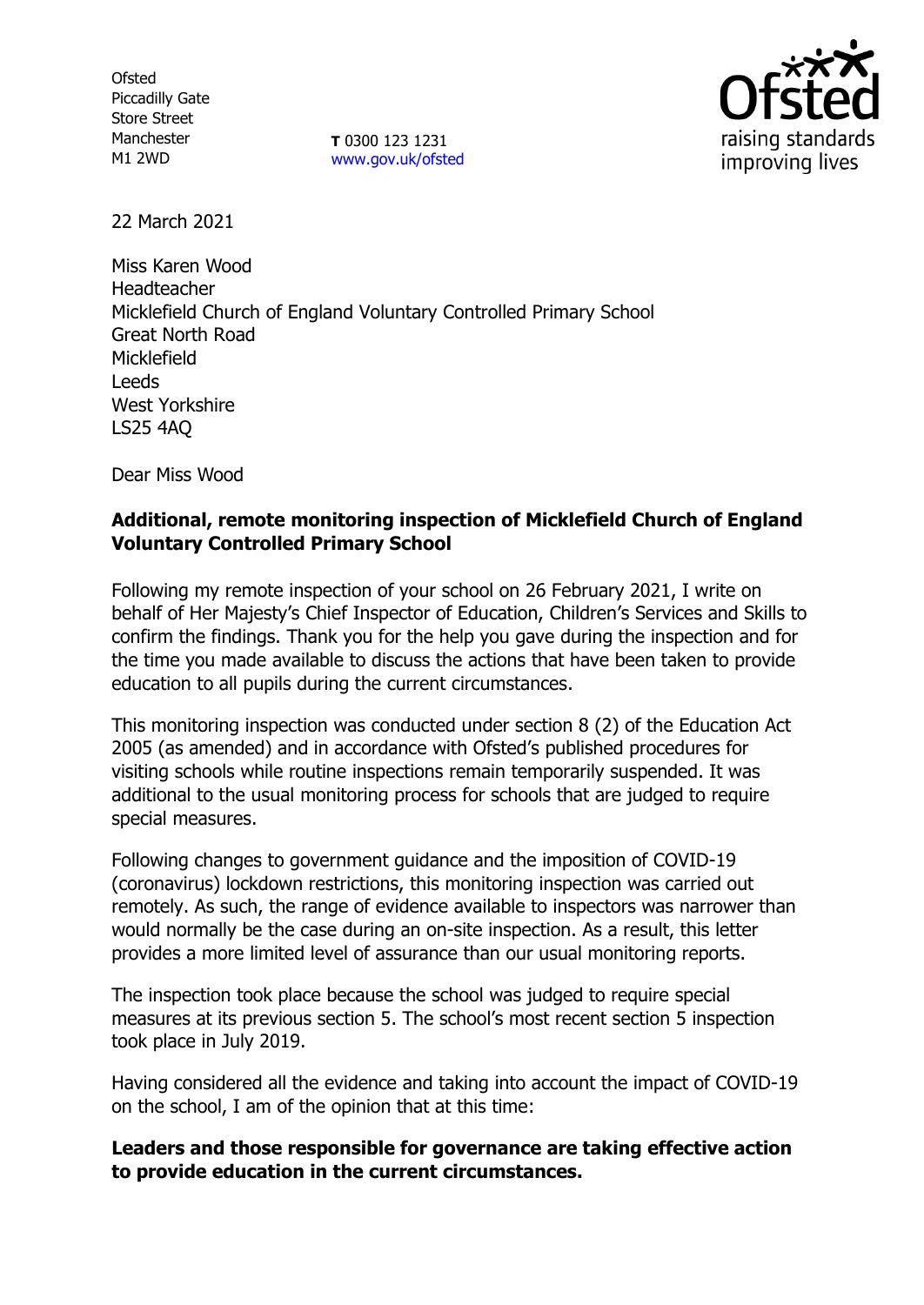

Leaders and those responsible for governance should take further action to:

- $\blacksquare$  ensure that the school's new phonic programme is fully embedded and delivered consistently well to all pupils
- **E** ensure that pupils who struggle with reading, including those with special educational needs and/or disabilities (SEND), receive the support they need to help them catch up quickly.

## **Context**

- Recently, there have been changes to governance. A new chair of the governing body took up the post in January 2021.
- Across the autumn term 2020, no pupils were required to access education remotely.
- At the time of the inspection, a quarter of pupils were attending school, with the remaining pupils accessing education remotely. Approximately three quarters of vulnerable pupils and two thirds of those with SEND were attending school on site.

## **Main findings**

- During this period of national restrictions, you and your senior leadership team have ensured that education has continued for all pupils. Governors have raised funds for devices and access to such equipment has been provided for pupils when needed. Recently, you have included start of the day sessions where teachers explain the work that pupils are expected to do. As a result, pupils' engagement is improving.
- **Prior to schools partially closing in March 2020, you were in the process of** reviewing and developing your curriculum. This work was interrupted and delayed due to COVID-19 restrictions. Leaders have well sequenced curriculum plans in place with carefully selected content in the core subjects. However, this is not the case in other subjects. This term, a renewed focus on the curriculum has begun.
- You have made staff and pupils' well-being a priority. Staff make daily contact with all pupils in a video check-in session. When teachers do not see a pupil, staff will make a home visit to ensure the pupil is safe. Teachers hold weekly virtual 'Choc and Chat' sessions for pupils to have social time with their friends. This means that staff and pupils are maintaining strong relationships despite the pandemic.
- $\blacksquare$  The leader responsible for reading is working closely with a local English hub. Together, they are evaluating the school's reading curriculum. All staff have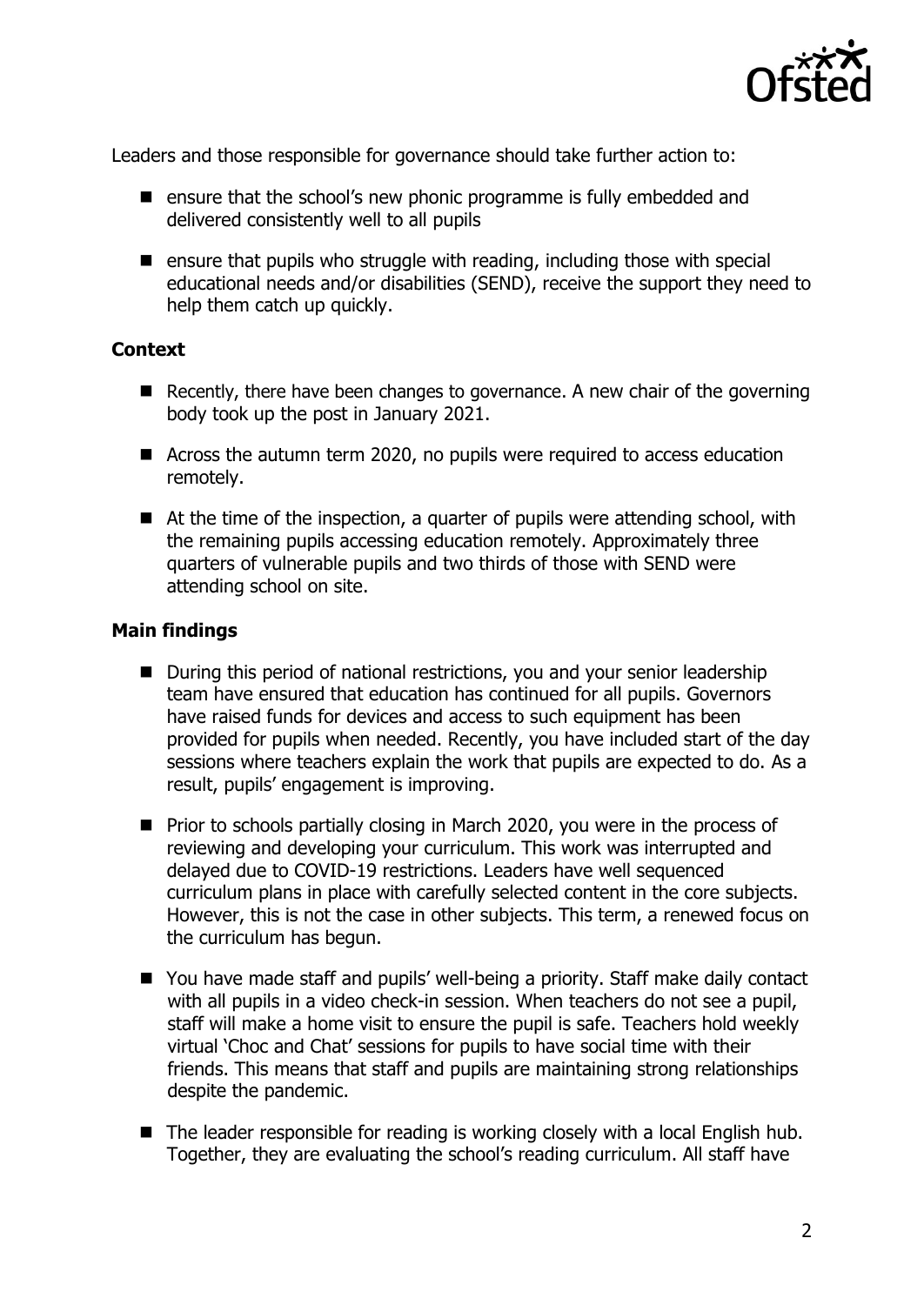

been trained to deliver the school's phonics programme, but are in the early stages of implementing it.

- Pupils working from home and those attending school on site have access to online reading books and phonics videos. However, some pupils who find reading difficult, including those with SEND, do not have an opportunity to read aloud to an adult. This means that some pupils are falling further behind with their reading. Leaders know that there is more to do to improve reading and have plans in place to address this.
- Most vulnerable pupils and those with SEND are attending school. Pupils with SEND have access to the same curriculum as their peers. A few pupils have a tailored curriculum to match their needs. Teachers have changed some of the content in line with pupils' support plans. The special educational needs coordinator (SENCo) provides support and advice to parents. Parents who completed Ofsted's online questionnaire indicated that they welcome this support.
- Governors are beginning to hold leaders to account. Minutes from the most recent governing body meeting demonstrate this. Governors have continued to hold discussions with leaders about the curriculum, including the school's remote education offer. Governors listen to staff views and act to improve their well-being. Staff have appreciated this support. Those who responded to Ofsted's questionnaire indicated that they are proud to work at the school.
- The local authority has provided substantial support and challenge for school leaders and governors. The school improvement advisor has worked with school leaders to develop the school's reading, writing and mathematics curriculums. Leaders have made some improvements in these areas. There is still further work to do to improve the curriculum plans in the foundation subjects.

# **Evidence**

This inspection was conducted remotely. I spoke to you, other senior leaders, subject leaders, staff, representatives of those responsible for governance, a representative from the diocese and a representative of the local authority to discuss leaders' actions to provide education to all pupils during a national lockdown.

I looked at governors' minutes. I reviewed the responses to Ofsted's online questionnaire, Parent View, including 16 free-text responses, and 14 staff questionnaires.

I am copying this letter to the chair of the governing body, the director of education for the Diocese of York, the regional schools commissioner and the director of children's services for Leeds. This letter will be published on the Ofsted website.